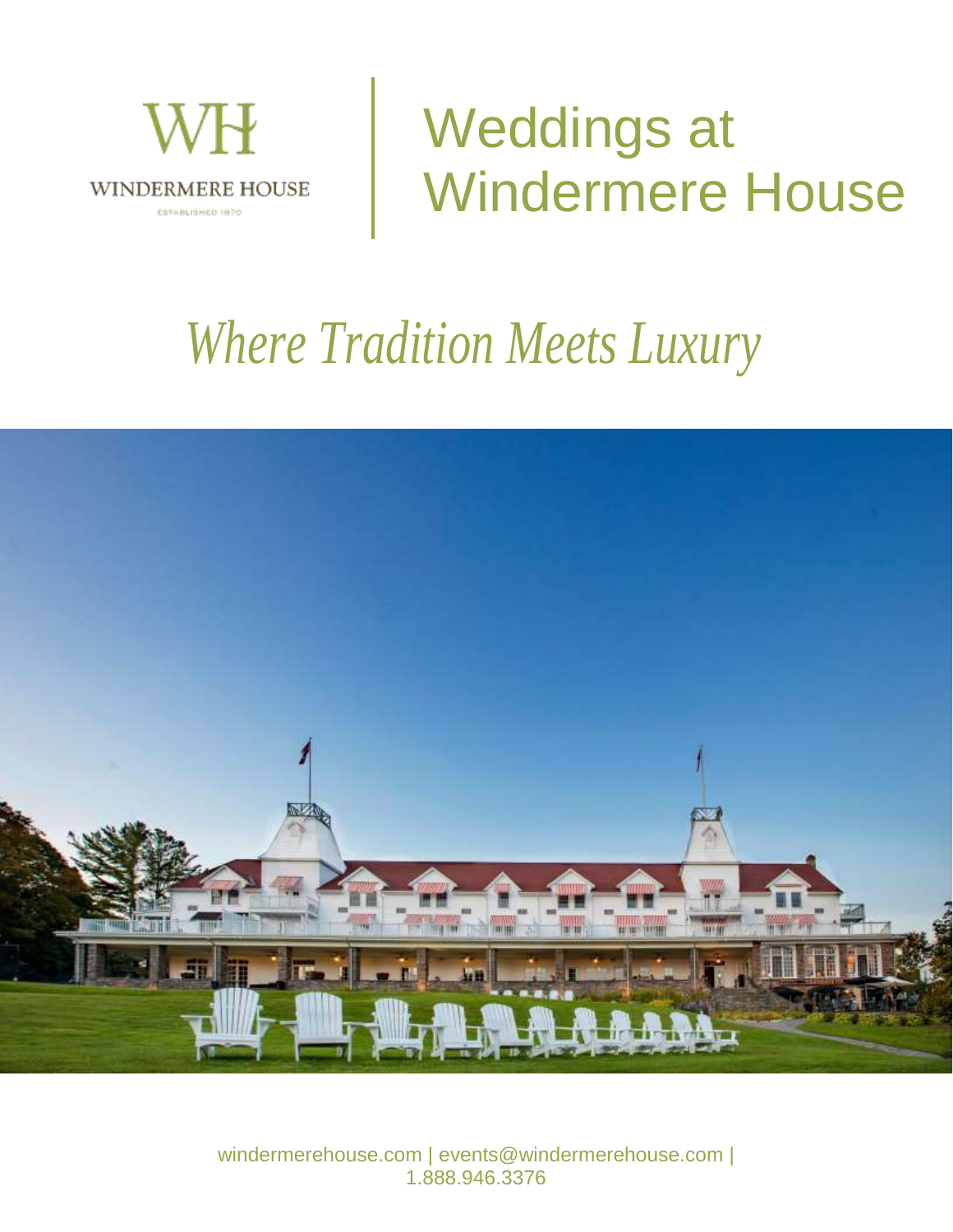



# **Congratulations on your engagement**

Say "I do" to Windermere House, and let us make your special day the most talked about wedding of the year. The historic Victorian-style hotel, set on the shores of Muskoka's exclusive Lake Rosseau, offers the ideal mix of nostalgia, romance and beauty.

Whether it's an intimate afternoon wedding or a grand evening affair, no detail is spared; every event is tailored to the couple's specific needs for a one-of-a-kind celebration that isuniquely yours.

Venues across the property, including the Islandview Room, Verandah and Front Lawn, accommodate up to 150 to guests. All wedding guests receive a preferred room rate, including the very coveted Windermere Cottage.

With timeless elegance, top-notch service, and hospitality, it's no wonder that Windermere House has remained a cherished and memorable wedding venue since 1870.

Your happily ever after begins on the lawns of Windermere. Windermere House has provided unforgettable ceremonies for hundreds of happy couples over the years. Now we're ready to create an amazing experience for you.

| INTERACTIVE AND INTELLIGENT SERVICE STAFF          |
|----------------------------------------------------|
| SUPERIOR MANAGEMENT OF YOUR EVENT                  |
| 'IT'S ALL IN THE DETAILS' PLANNING WITH THE EVENTS |
| MANAGER USE OF RESORT FACILITIES FOR YOU AND YOUR  |
| GUESTS                                             |

# **Outdoor Ceremony**

Beautiful Lake Rosseau will provide the ultimate background for your outdoor ceremony. Please note that inclement weather options are available.

**ONSITE CEREMONY CHARGES START AT \$750, PLUS 18% SERVICE FEE AND 13% HST.**

# **Reception**

With a stunning view of Lake Rosseau and a covered Verandah, the Islandview Room is perfect for a spectacular cocktail reception and an elegant formal dinner.

**\$3,000 VENUE FEE PLUS 18% SERVICE FEE AND 13% HST.**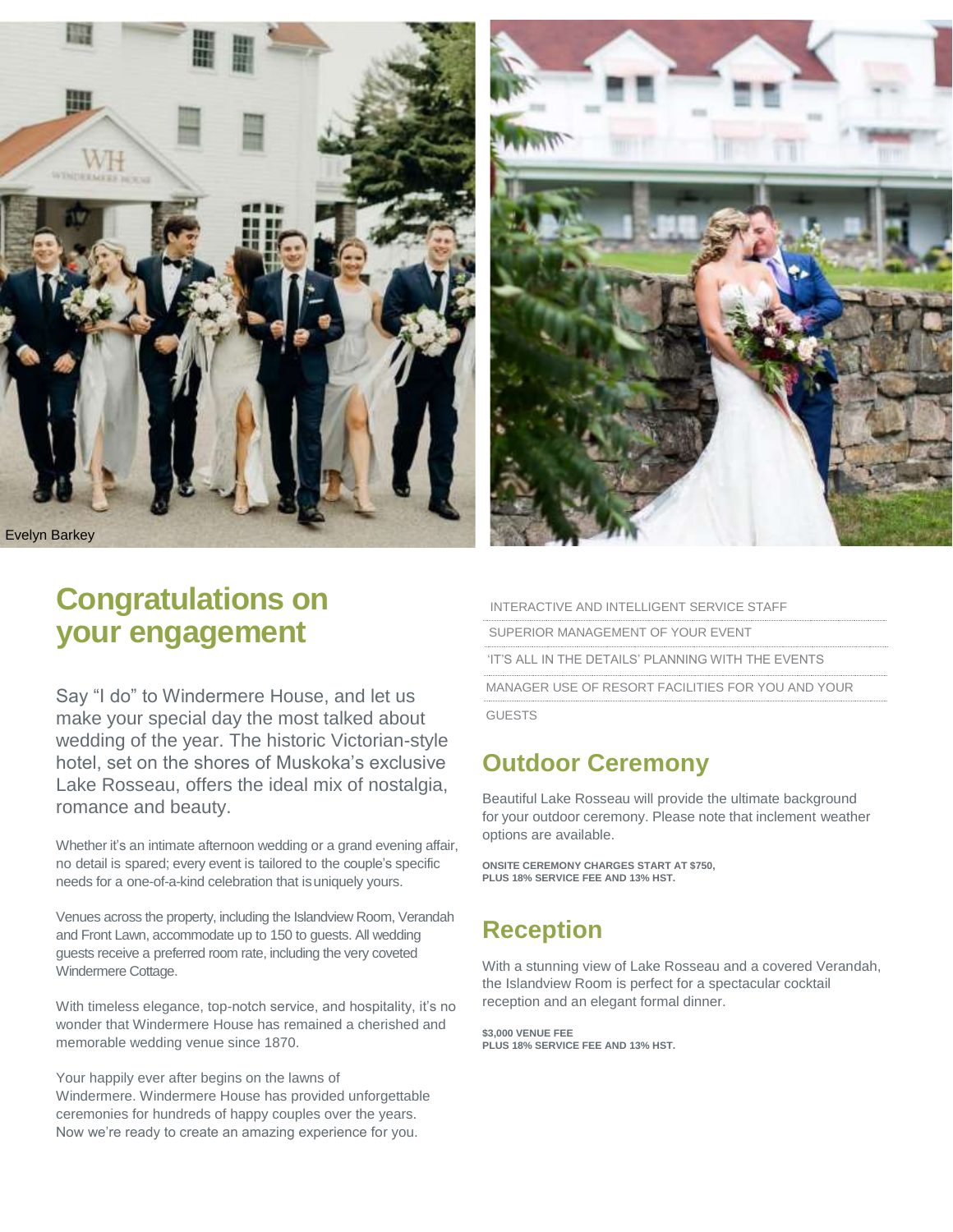# **Wedding Packages**

All packages cover the following:

- **TABLES**
- WALNUT CHIAVARI CHAIRS
- WHITE FLOOR LENGTH LINENS AND WHITE NAPKINS
- GLASSWARE, FLATWARE AND CHINA
- VOTIVES (3 PER TABLE)
- PORTABLE DANCE FLOOR
- SET-UP AND TEAR DOWN UP (OF EVERTHING LISTED ABOVE)
- SERVICE AND BAR STAFF



# **Room Rates – 2022**

# Inclusive of Breakfast

|                              | <b>SPRING</b>    |                | <b>SUMMER</b>    |                | <b>FALL</b>     |                |
|------------------------------|------------------|----------------|------------------|----------------|-----------------|----------------|
|                              | May 20 - June 20 |                | June 21 - Sept 4 |                | Sept 5 - Oct 30 |                |
| <b>WEDDINGS W/ BREAKFAST</b> | <b>WEEKDAY</b>   | <b>WEEKEND</b> | <b>WEEKDAY</b>   | <b>WEEKEND</b> | <b>WEEKDAY</b>  | <b>WEEKEND</b> |
| <b>GARDENVIEW</b>            | 225              | 280            | 300              | 340            | n/a             | 340            |
| LAKEVIEW                     | 275              | 350            | 400              | 430            | n/a             | 430            |
| LAKEVIEW BALCONY             | 345              | 375            | 430              | 475            | n/a             | 475            |
| PREMIUM LAKEVIEW BALCONY     | 385              | 410            | 460              | 520            | n/a             | 520            |
| <b>PLATINUM SUITE</b>        | 380              | 425            | 450              | 500            | n/a             | 500            |
| <b>LONGHURST SUITE</b>       | 420              | 475            | 520              | 570            | n/a             | 550            |
| WINDERMERE COTTAGE           | 725              | 900            | 950              | 995            | n/a             | 995            |
| 2 BEDROOM SUITE              | 760              | 950            | 1,000            | 1,050          | n/a             | 1,050          |

# **Accommodations**

For Saturday wedding receptions, a minimum block of 12 rooms is required in the main hotel for the Friday night and Saturday. Rooms must be the designated rooms over the reception area, which consists of 8 Lakeview rooms and 4 Gardenview rooms. If the above rooms are not occupied by your guests, you will be responsible for payment of any unused rooms. Most weekends, a two-night minimum stay is required on all additional guest rooms.

We ask that your guests book online at www.windermerehouse.com. Please ensure that they have your group code to enter upon booking for the preferred rate to apply. As rooms are not guaranteed and are on a firstcome, first-serve basis, we suggest your guests' book as soon as possible.

When your guests are making a reservation, a one-night-stay deposit is required. This deposit, less an administration fee of \$35, is refundable if notice of cancellation is received more than seven days prior to the arrival date. Cancellations with less than seven days of arrival will result in loss of the full deposit.

 Contract room rates are based on two guests in each room. For any additional people five years of age and older, an extra \$35 per person per night applies.

 **ALL ROOM RATES ARE SUBJECT TO A \$28 RESORT FEE AND 13% HST.**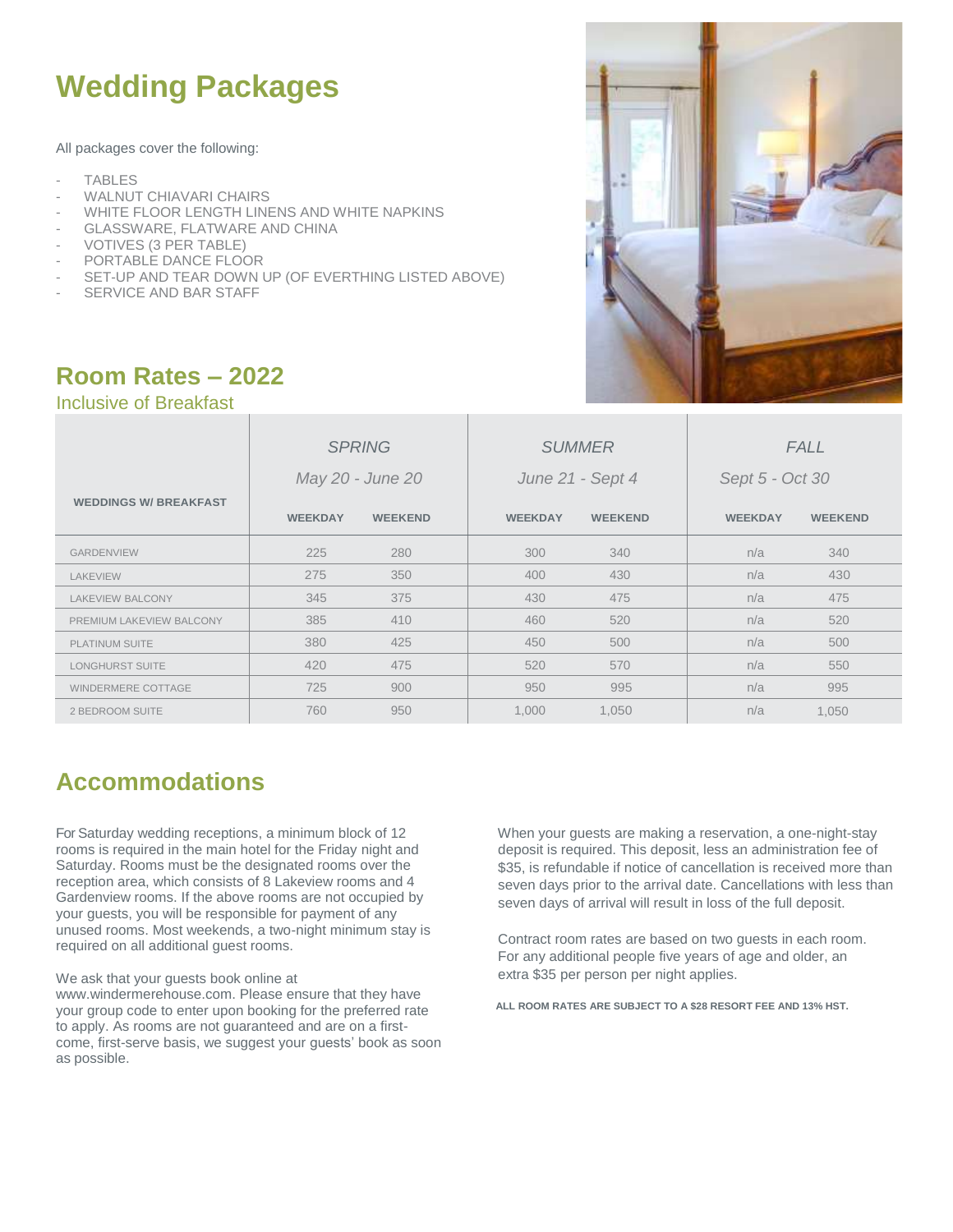# **Resort Facilities**

You and your guests are welcome to enjoy the facilities at Windermere House during your stay. Activities such as badminton, horseshoes, bocce ball, volleyball, bicycling, kayaking, and canoeing are available at no additional charge.



#### **GOLF AT WINDERMERE**

[Windermere Golf & Country Club i](http://www.windermeregolf.ca/)s only steps away from Windermere House. Established in 1919, the scenic 18-hole, par 72 course offers 14 ponds, tree-lined fairways, and 124 acres of spectacular views. For further information, please contact the golf course directly at 705.769.3381.

#### **AMBA HEALTH & BEAUTY SPA**

[AMBA Health & Beauty Spa o](http://www.ambaspa.com/)ffers a number of special wedding packages, including a bride and groom package and a bridal party manicure and pedicure. Located on the third floor of Windermere House, the spa features six treatment rooms, a comfortable lounge, an enclosed manicure and pedicure area, an indoor fitness centre, and sauna. Bookings can be made directly with the spa at 705.769.1346 and a current listing of treatment options and pricing are available upon request.

# **FAQ's**

#### **WHEN CAN I SET UP FOR MY EVENT?**

The Islandview room can be used beginning at 10:00 AM. If you require alternate arrangements, please speak to your Event **Coordinator** 

#### **CAN I BRING MY OWN BAND/DJ/AV SUPPLIER?**

Although we do not arrange the above, we are happy to provide referrals through our preferred suppliers list.

#### **CAN I HAVE AN ONSITE REHEARSAL?**

Certainly. Please discuss with your Venue Coordinator about availability.

#### **CAN I RENT A WEDDING PARTY SUITE?**

Yes. Suites may be part of the minimum of 12 rooms as mentioned in accommodations.

#### **CAN YOU ARRANGE FLORALS/ENTERTAINMENT/DECOR/PHOTOGRAPHY?**

Although we do not arrange the above, we are happy to provide referrals through our preferred suppliers list.\*

**WHAT IS THE EXACT ADDRESS I SHOULD USE FOR MY INVITATIONS?**

Windermere House 2508 Windermere Road Windermere, ON P0B 1P0

**WHAT HAPPENS IF IT IS RAINING WHEN IT'S TIME FOR MY OUTDOOR CEREMONY?**

The Rosseau Grill or alternate meeting space will be transformed into your new ceremony space. Please speak to your Catering Coordinator on the details of this.

| <b>VENUES</b>         | <b>BANQUET</b> | <b>CEREMONY</b> | <b>BOARDROOM</b> | <b>RECEPTION</b> | <b>DIMENSIONS</b><br><b>LyWell</b> | <b>SQUARE FEET</b> |
|-----------------------|----------------|-----------------|------------------|------------------|------------------------------------|--------------------|
| <b>TOBIN</b>          | 32             | 48              | 28               | 70               | $24 \times 32 \times 10$           | 816                |
| <b>ISLANDVIEW</b>     | 150            | 170             | 38               | 150              | $24 \times 75 \times 10$           | 2000               |
| <b>BOARDROOM</b>      | 22             |                 | 22               |                  | $24 \times 16 \times 10$           | 396                |
| ROSSEAU GRILL         | 80             |                 |                  |                  | $20 \times 40 \times 10$           | 600                |
| FRONT LAWN (outpoors) | 80             | 150             |                  | 150              |                                    |                    |
| VERANDAH (OUTDOORS)   | 40             |                 |                  | 150              |                                    |                    |

#### **VENUE SPACES - SIZES & OCCUPANCY**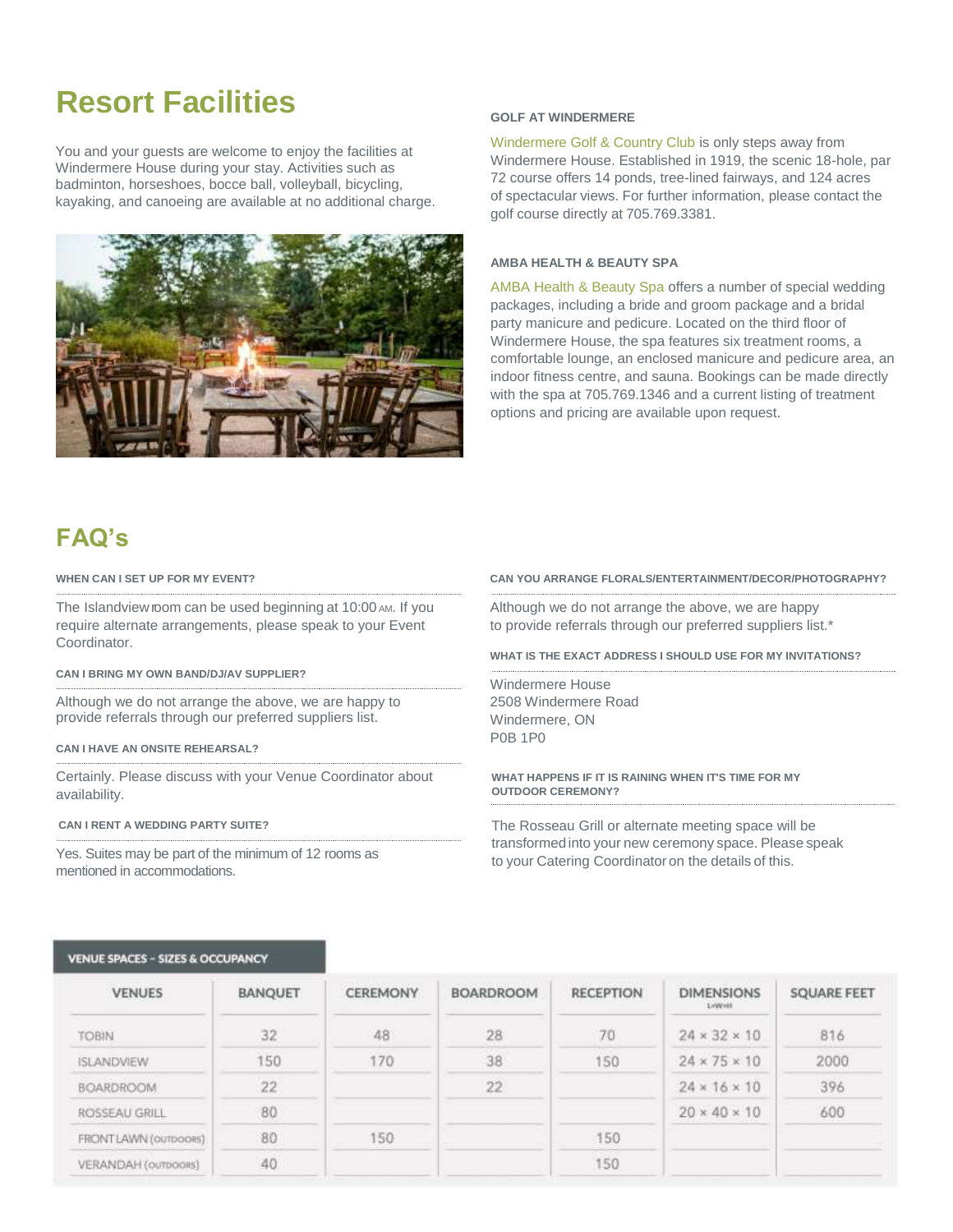









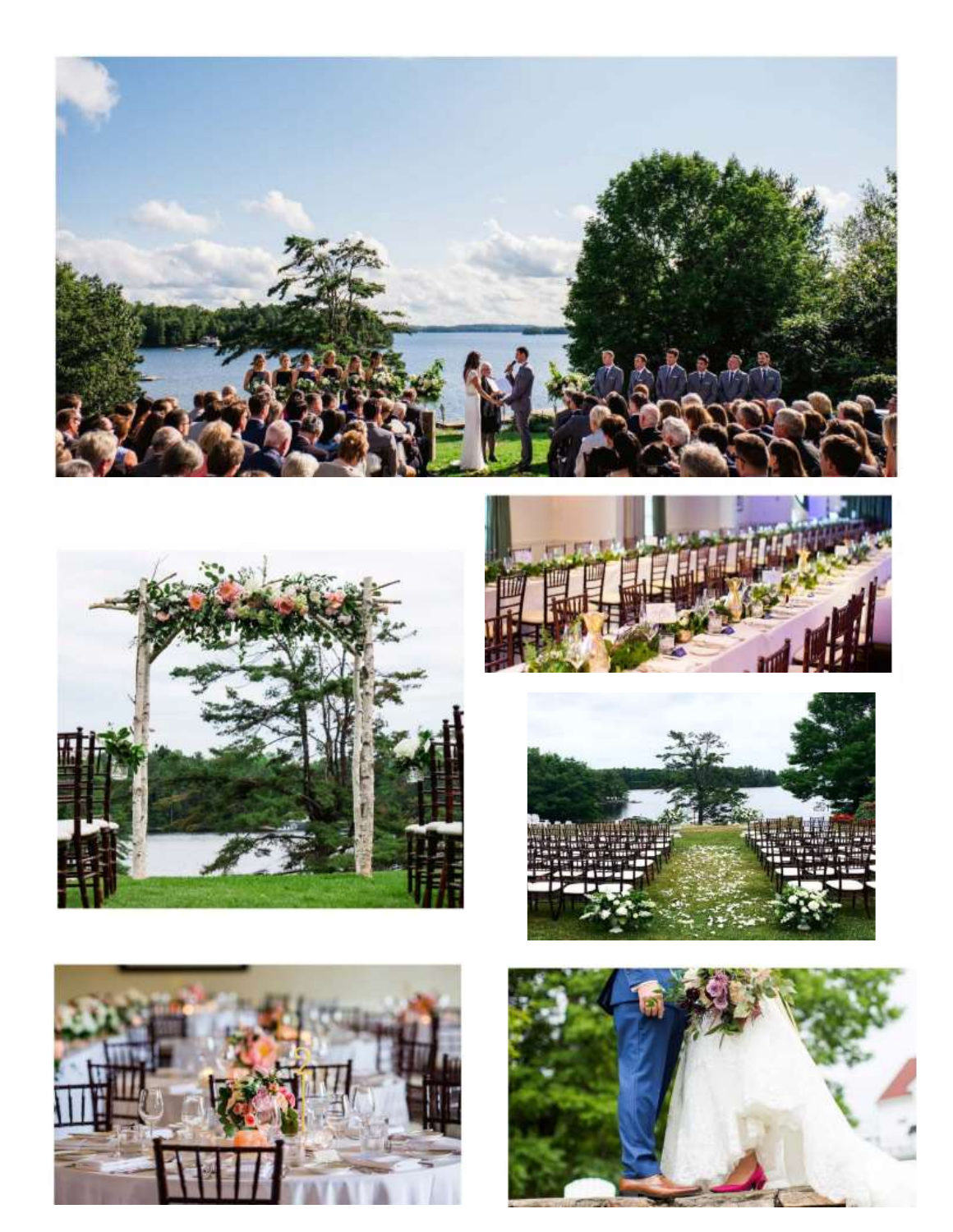# **Wedding packages**

**hors d'oeurvres**

## **cold**

sesame salmon tartare I crisp nori 35/dozen (GF) vegetarian quinoa "sushi" I nori I pickled mango I avocado 37/dozen (GF, v, vegan) gem lettuce bites I buttermilk ranch I radishes 29/dozen (GF, v) mini italian blt's I prosciutto I arugula I basil pesto I provolone I focaccia 35/dozen caprese skewers I bocconcini I cherry tomatoes I basil 33/dozen (GF, v) cherry tomato bruschetta I basil ricotta 33/dozen (v)

## **hot**

vegan artichoke spinach cups 33/ dozen twice baked potatoes I goat cheese I double smoked bacon 37/ dozen z (GF) shrimp tempura I ginger dipping sauce 35/ dozen jerk chicken peach skewers 35/ dozen (GF) pea soup shooters I mint crème fraiche 30/dz (GF, v) cauliflower & cumin fritters I lime yoghurt 33/ dozen (v) braised beef short-ribs I truffle spun potatoes 35/ dozen (GF) spanakopita I sesame seeds I tzatziki 30/ dozen (v) vegetarian samosa I coriander chutney 30/ dozen (v) french onion beef sliders I horseradish aioli I gruyere 39/ dozen rosemary shrimp skewers I prosciutto 35/ dozen (GF) mac & cheese bites I truffle mayo I tomato chipotle chutney 25/ dozen (v) pistachio lamb pops I celeriac garlic puree 65/ dozen

minimum of three dozen of each. maximum of five choices

## **reception stations**

**imported & domestic cheese board** 21/ person rosemary roasted nuts I quince paste I crostini & crisps

## **fruit platter** 17/ person

a selection of seasonal fresh fruit I raspberry chia jam I coconut yogurt

**crudité** 15/ person crisp vegetables I hummus I avocado ranch dip

## **land & sea charcuterie** 41/ person

cured & smoked meats I beet cured salmon I poached shrimp I oysters, marinated grilled calamari I crab, marinated olives I artichokes I pickled vegetables I sauce vierge I chipotle cocktail sauce I lemons I horseradish I lemon aioli I grissini

#### **carving station**

all stations are served with fresh rolls and chef attended

**whole roast alberta rib-eye** 400 charred tomato jus I chimichurri I horseradish I assorted mustards *(serves approximately 25 people)*

**lemon & rosemary leg of lamb** 225 onion marmalade I natural jus I mint chutney *(serves approximately 15 people)*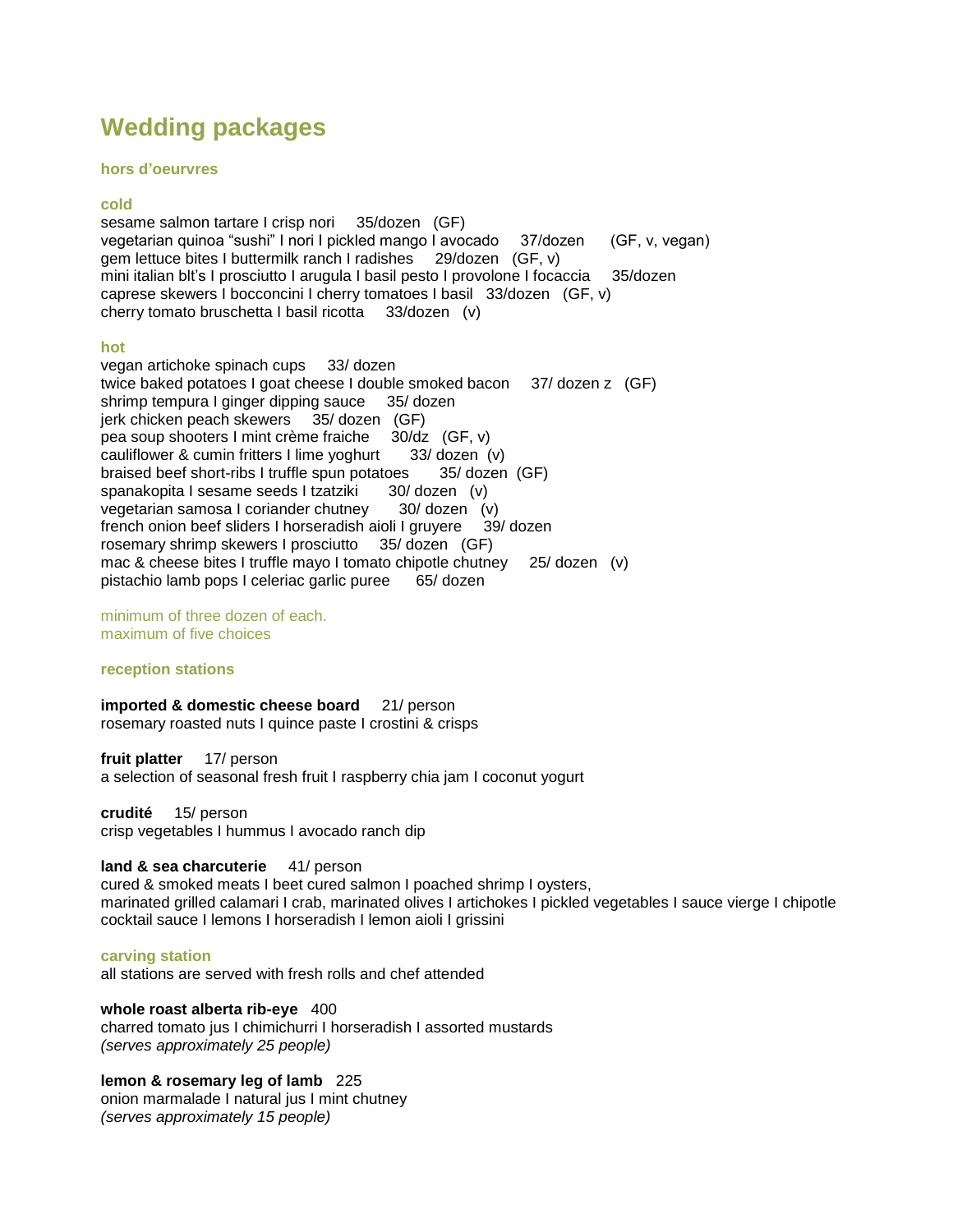**fig porchetta** 150 pear chutney I pickled mustard seed jus *(serves approximately 15 people)*

## **sushi platters**

**rosseau platter I 4 dozen** 105 california (crab, avocado, cucumber) a.c.a. (avocado, cucumber, asparagus) philadelphia (salmon, cream cheese, cucumber)

## **windermere platter I 4 dozen** 125

california (crab, avocado, cucumber) s.a.s. (spicy salmon, tempura crunch) dynamite (avocado, cucumber, crab, shrimp tempura)

#### **dinner options**

(served with warm artisanal rolls & unsalted butter, coffee & tea)

**windermere** 105/ person

1 st course arugula salad I fennel I radicchio I hazelnuts I lemon vinaigrette

2<sup>nd</sup> course beef tenderloin I garlic spun potatoes I spinach I roast cherry tomatoes I sauce perigueux

or

lemon butter seared scallops I peas I kale parsley risotto I pancetta

**pines** 95/ person

1st course organic greens I pickled heirloom carrots I frisee I red quinoa I raisins I almonds I herbed yoghurt dressing

2<sup>nd</sup> course

lemon thyme chicken supreme I seasonal vegetables, I du puy lentils I dark chicken mustard jus

or

pan seared pickerel I creamless corn I fingerling potatoes I seasonal vegetables I fish red wine sauce

## **lakeside** 85/ person

1 st course

grilled tuna nicoise I asparagus I potato coins I radish I egg I tarragon mayo I olive vinaigrette

2<sup>nd</sup> course

chili rubbed flank steak I charred broccolini I double smashed garlic potatoes I chimichurri

or

herb crusted salmon I fricassee of leeks I peas I forest mushrooms I carrot puree I sauce vierge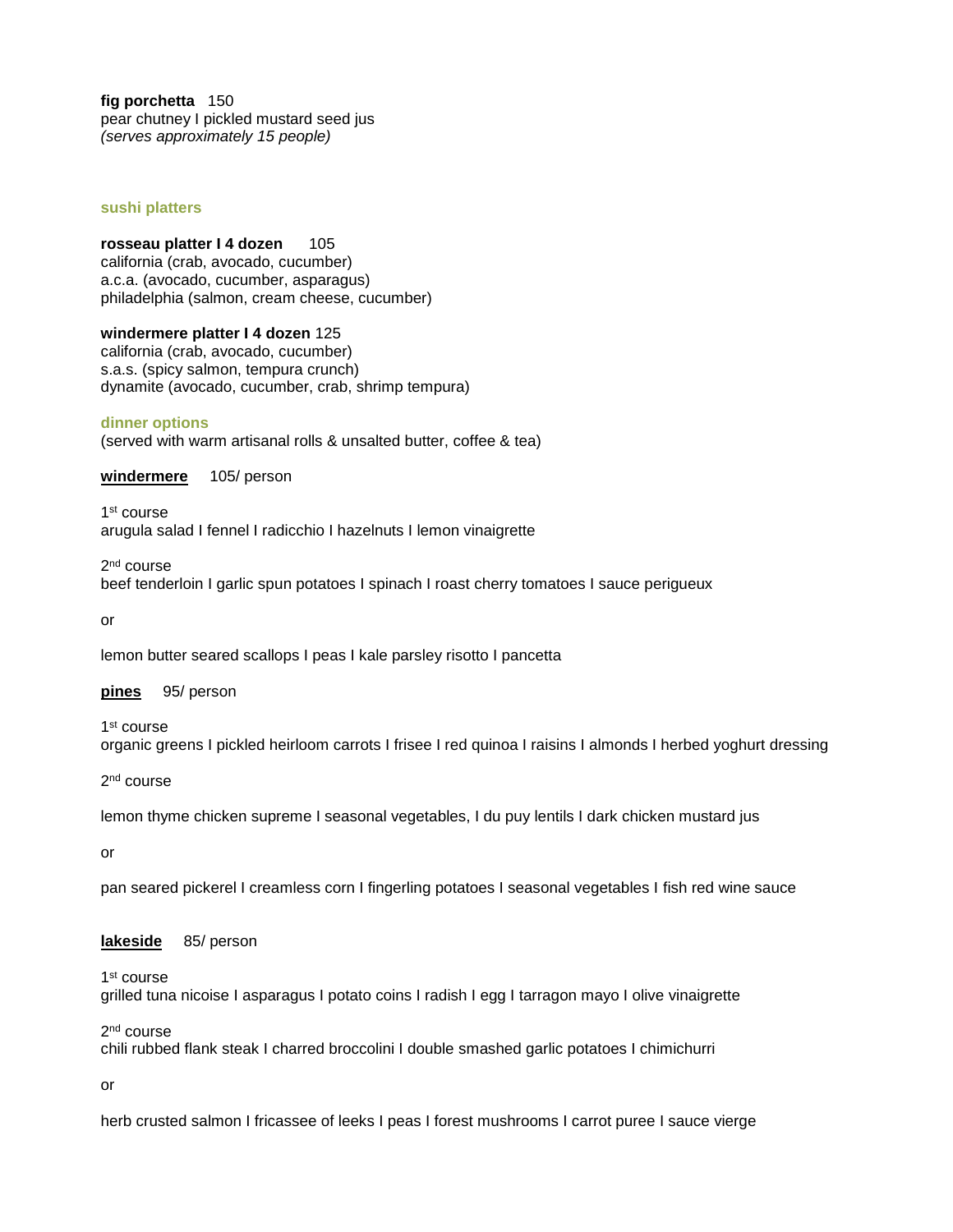#### **segwun** 75/ person

1 st course caesar salad I gem lettuce I garlic croutons I parmesan I lemon caesar dressing

2<sup>nd</sup> course

red wine braised beef short-ribs I seasonal vegetables I garlic spun potatoes I wild & tame mushroom jus

or

chicken diavolo I rapini I garlic spun potatoes I lemon natural jus

#### **vegetarian**

(choice of one of the following)

harissa cauliflower steak I chickpeas I almonds I charred brocolini I chive beurre blanc

maple roast carrots I spinach I tahini I pomegranate

ricotta ravioli I walnuts I cremini mushrooms I truffle brown butter

#### **desserts**

(choice of one of the following)

steamed lemon pudding I blueberry compote

milk chocolate salted caramel tart

vanilla cheesecake I candied walnuts

sticky toffee pudding I vanilla ice cream I pecan caramel sauce

**children** 30/ child (served with warm artisanal rolls & unsalted butter, pop, juice or milk)

1 st course crisp vegetables I buttermilk ranch dip

2<sup>nd</sup> course (choice of one for all kids attending the wedding)

chicken strips I choice of fries or caesar I honey mustard cheeseburger I choice of fries or caesar roast chicken breast I spun potatoes I green beans darne of salmon I spun potatoes I green beans

3 rd course chocolate brownie waffle sundae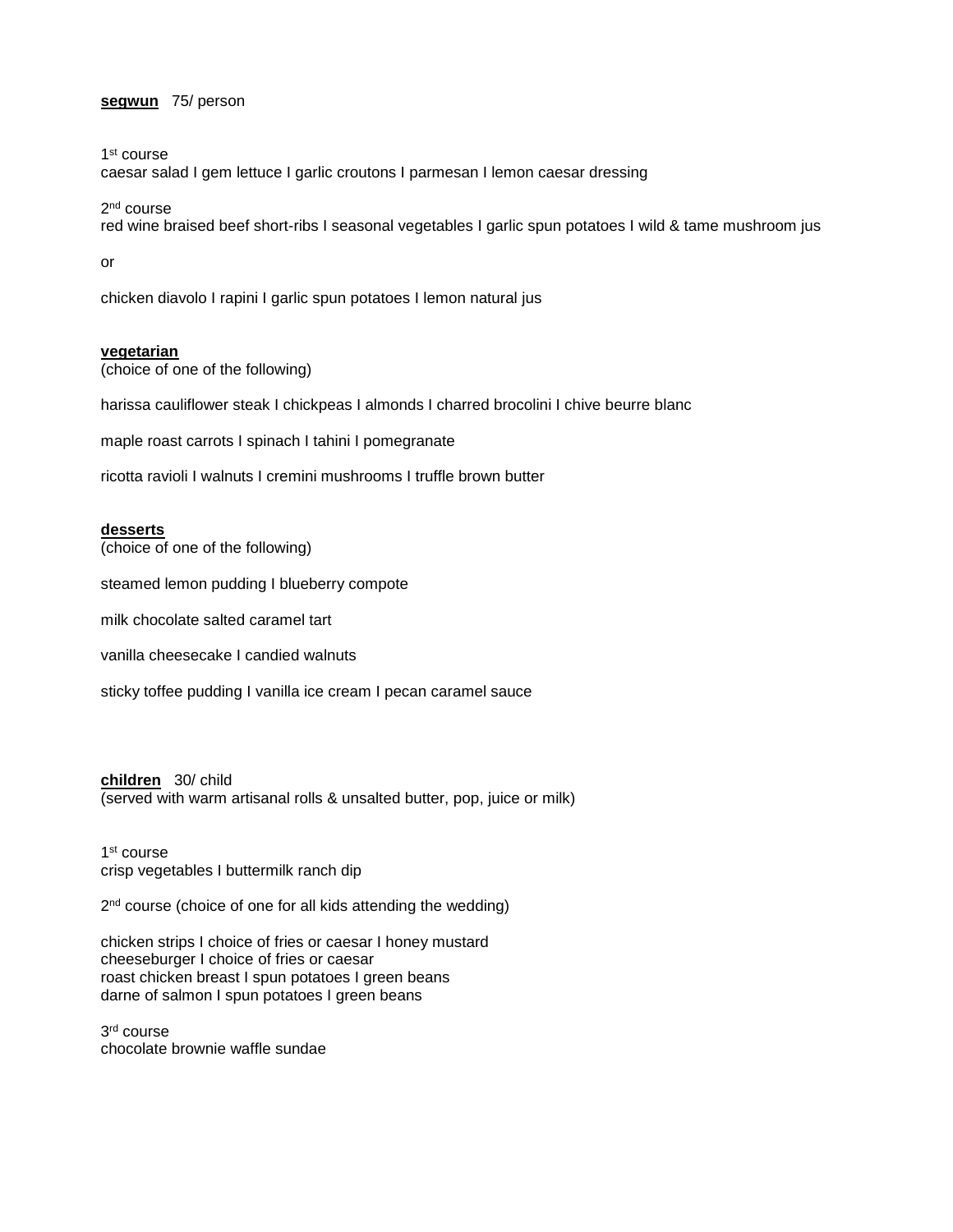#### **late night**

**poutine** 60/ dozen (choice of sweet potato or russet fries) quebec cheese curds I scallions I vegetarian gravy

*enhancements: jerk chicken 12/dozen pulled pork 15/ dozen fried brussels sprouts 9/ dozen*

**pies**   $\overline{(12",}$  choice of two)

**queen margherita** 15/ pizza plum tomato sauce I buffalo mozzarella I basil

**carnivore** 19/ pizza calabrese salami I chorizo I ham I ground beef I tomato sauce I mozzarella I parmesan

**herbivore** 17/ pizza basil pesto (no nuts) I zucchini I marinated artichokes I spinach I feta I mozzarella I chilies

**fun guy** 15/ pizza mushrooms I caramelized onions I ricotta I mozzarella I truffle oil

# **sliders**

**cheeseburger** 55/dozen tomato oregano jam I aged cheddar I arugula

**cubano** 60/ dozen pulled pork I ham I gruyere I pickle I grainy mustard I chipotle mayo

**b.b.q. jackfruit** 45/ dozen coriander slaw

**poke bowl** 60/ dozen salmon I edamame I sesame I avocado I seaweed salad I sticky rice I kewpie mayo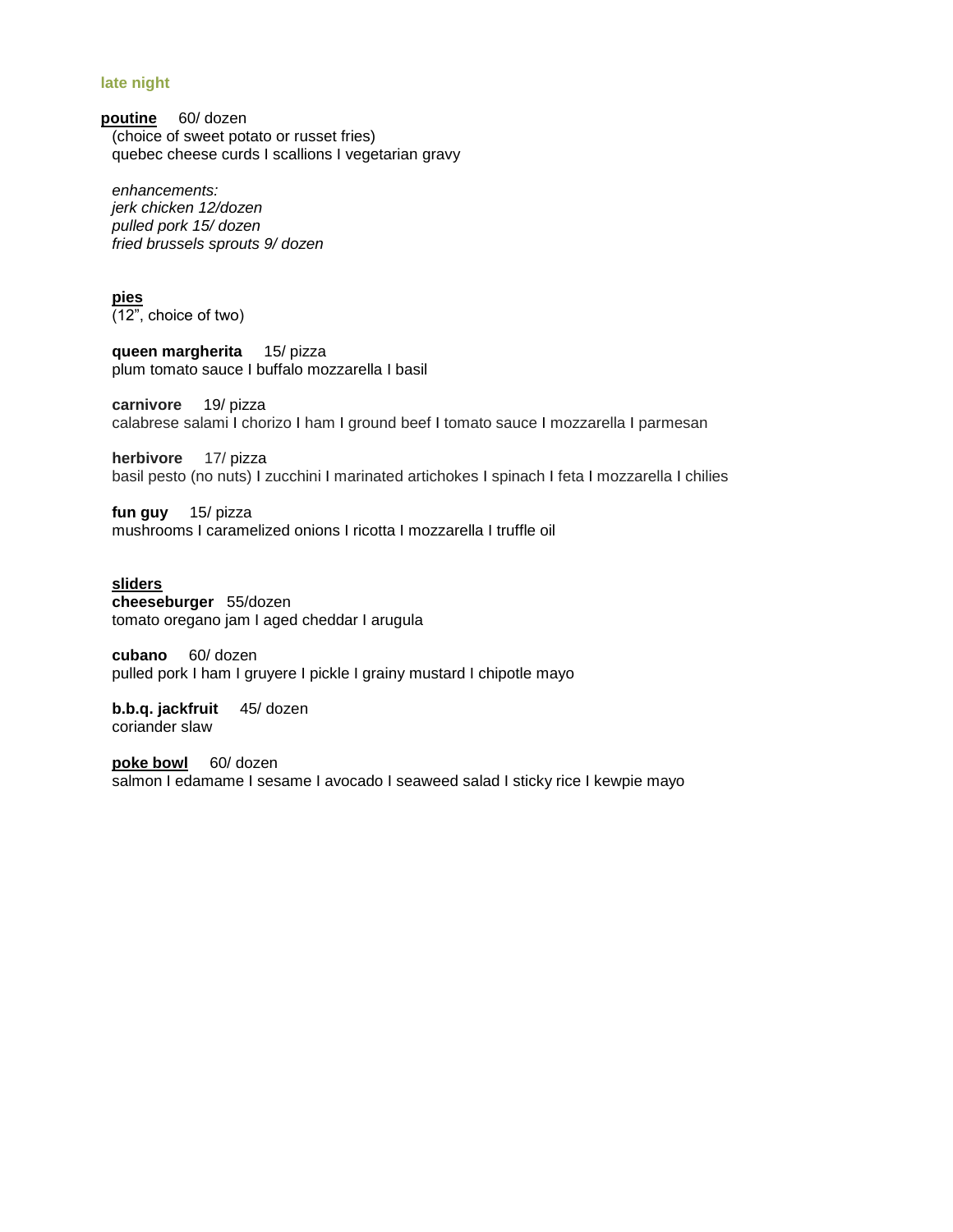#### **bar offerings**

## **host bar** I **6 hours**

standard host bar – 80 / person premium host bar – 95 / person deluxe host bar – 110 / person

#### **consumption bar**

beverages are charged based actual consumption *minimum spend of \$30.00 per person, see per drink pricing below.*

#### **standard**

**all standard bars will include a sangria and mocktail created custom for your event by our in-house mixologist** 

**liquor** I **7.50** smirnoff vodka gordon's dry gin crown royal j&b rare scotch whiskey captain morgan white rum

**beer** I **7.50** molson canadian coors light molson ultra vizzy hard seltzer heineken 0.00

**wine** I **10 per 6oz glass**  vineland estates niagara peninsula, canada

unoaked chardonnay cabernet/merlot

## **premium**

**all premium bars will include everything from the standard bar along with an additional two cocktail created custom for your event by our in-house mixologist** 

#### **liquor I 8.50**

ketel one or tito's tanqueray dry gin forty creek barrel select whisky johnny walker red label bacardi gold rum captain morgan spiced rum

**liquers I 8.50** kahlua coffee flavoured liquor baileys original irish cream disaronno originale amaretto malibu coconut rum liqueur

**beer I 8.50**

belgian moon creemore lot 9 heineken corona strongbow cider

#### **deluxe**

**all deluxe bars will include everything from the standard and premium bars along with an additional two cocktail created custom for your event by our in-house mixologist**

#### **liquor** I **10**

grey goose vodka bombay sapphire london dry gin spicebox canadian spiced whisky johnny walker black label jack daniel's tennessee whiskey woodford reserve bourbon appleton estate v/x signature blend

# **local beer, cider and seltzers** I **9 - 10.50**

muskoka brewery muskoka seltzers lakes of bay sparke house sawdust city brewing katalyst brewing muskoka cliff jump cranberry cider canvas brewing

 **non-alcoholic beverages** (all bars will offer non-alcoholic beverages)

 soft drinks **I** diet pepsi, pepsi, 7-up & gingerale juice **I** apple, orange, cranberry & pineapple water **I** sparkling & still

## **wine list**

house wine I 45 per bottle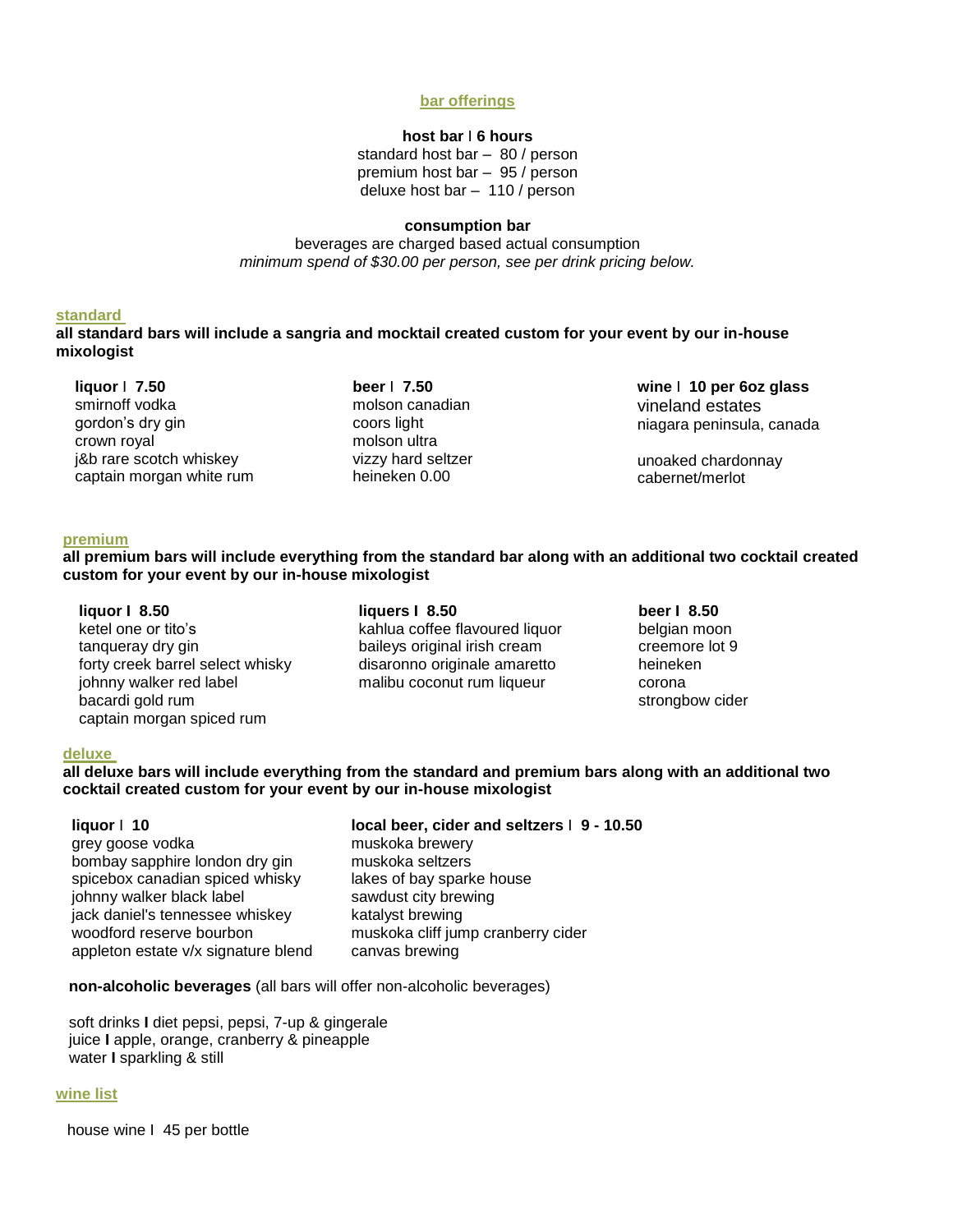vineland estates, niagara peninsula, ontario **I** unoaked chardonnay vineland estates, niagara peninsula, ontario **I** cabernet/ merlot

## **white wine I 50 per bottle**

2019 lillpilly, riverina, australia **I** sauvignon blanc 2020 cantina rauscedo, fruill, italy **I** pinot grigio 2016 cedar rock, california **I** chardonnay 2018 rockway vineyard niagara, ontario **I** reisling

#### **red wine I 50 per bottle**

nv la linda private selection old vines, mendoza, argentina **I** malbec 2017 oxford landing, south australia **I** merlot 2017 lillpilly, riverina, australia **I** cabernet sauvignon 2020 dominic, south australia **I** pinot noir **other unique options** hi! proseco **I** 50 per bottle 2019 scarpetta frico rosato, fruill, italy **I** rosé **I** 55 per bottle nv piper heidsieck cuvee brut france **I** champagne **I** 135 per bottle 2017 gérard bertrand côte des roses languedoc, france **I** rosé **I** 60 per bottle

## *Please ask your catering coordinator about our full wine list*

#### **beverage experiences**

minimum of 20 people. all stations include a bartender or server. (below 20 people a bartending fee will apply)

#### **coffee cart I 17**

gourmet coffee with flavored syrups and selection of after dinner liqueurs (grand marnier, amaretto, kahlua coffee liqueur and baileys irish cream). can be served to the guest tables during plated dessert service or beside the dessert buffet for a maximum of one hour.

#### **mimosa bar I 17**

orange, cranberry and grapefruit juice served with sparkling wine. guests can top their mimosas with a variety of garnishes (strawberries, blueberries, blackberries and raspberries). maximum service time of an hour and a half and two mimosas per person.

## **caeser bar I 17**

selection of clamato and tomato juice, guests can top their Caesar with spicy green beans, peperoni stick, celery green olives, limes, lemons, tabasco, worcestershire and salt and pepper. maximum service time of an hour and a half and two mimosas per person.

#### **martini bar I 17 – 22 (based on the choice of liquor selection)**

selection of four martini's (2oz martini's) custom created for your event by our in-house mixologist. maximum service time of an hour and a half and two mimosas per person. if you are interested in adding a martini luge, ask your event manager.

## **mocktail station I 12**

selection of three mocktails custom created for your event by our in-house mixologist, classic beverages will be also be provided (soft drinks, juices and still and sparkling water). maximum service time of an hour and a half and two beverages per person.

#### **mixologist custom bar**

creating custom and unique event experiences is our passion and with beverages bars the opportunities are endless (bubbly, scotch, wine, sangria, craft beer and so much more). contact your event manager if you are interested in a custom beverage experience that we can create just for you.